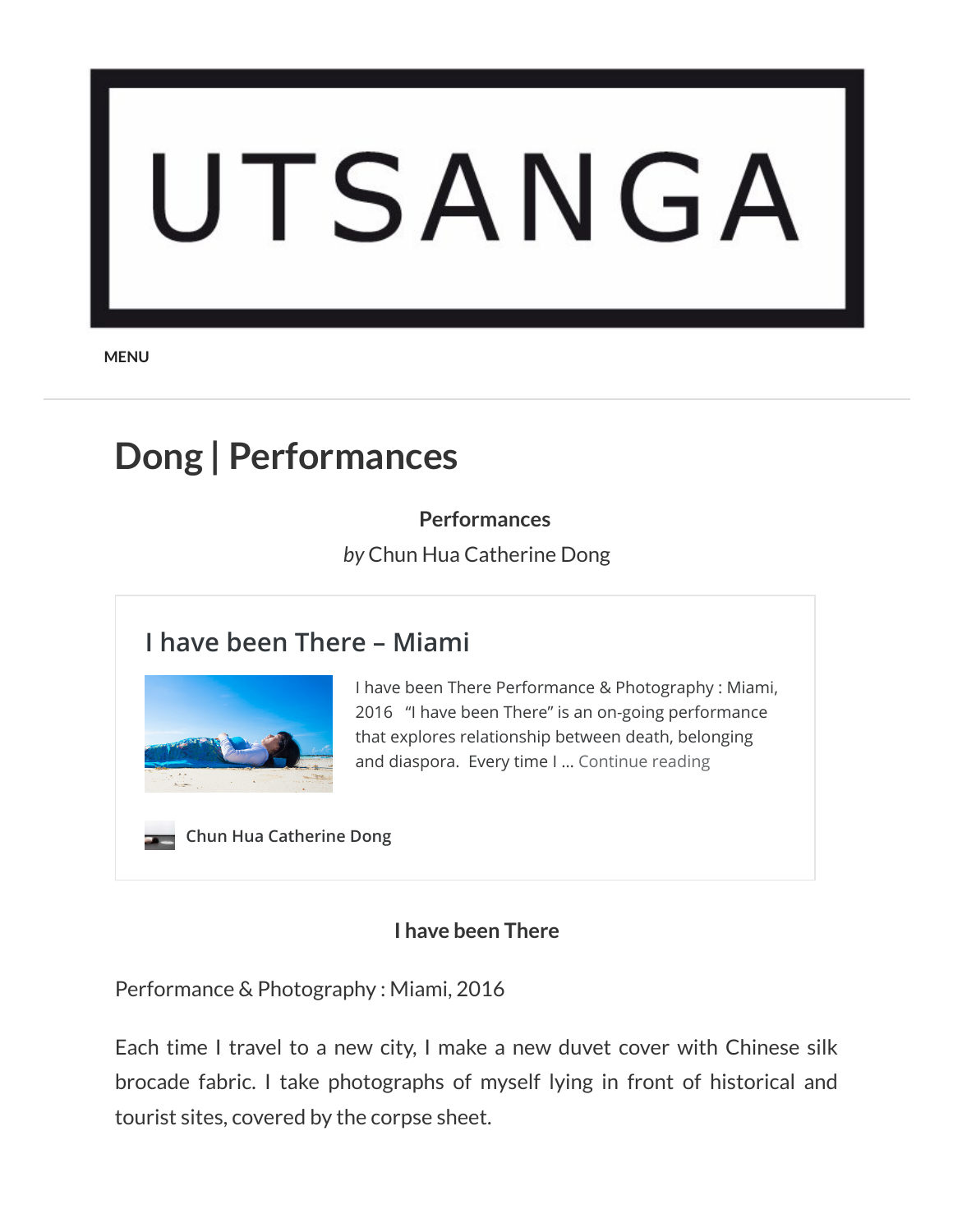In villages of my hometown, when an elder is dead, each daughter will make a silk duvet cover, called Corpse Cover, and cover her parent's dead body, which represents how her parent took care of her when she was young. If this elder has six daughters, he/she will be covered by six duvets, one on top each other. I also think about death. I live alone in a foreign country, the question of who will bury me comes to my mind very often. I decided to do this ritual in wherever I go, burying myself in the beautiful places I visit. When the real death is coming, maybe I won't be afraid anymore.

photo courtesy of the artist

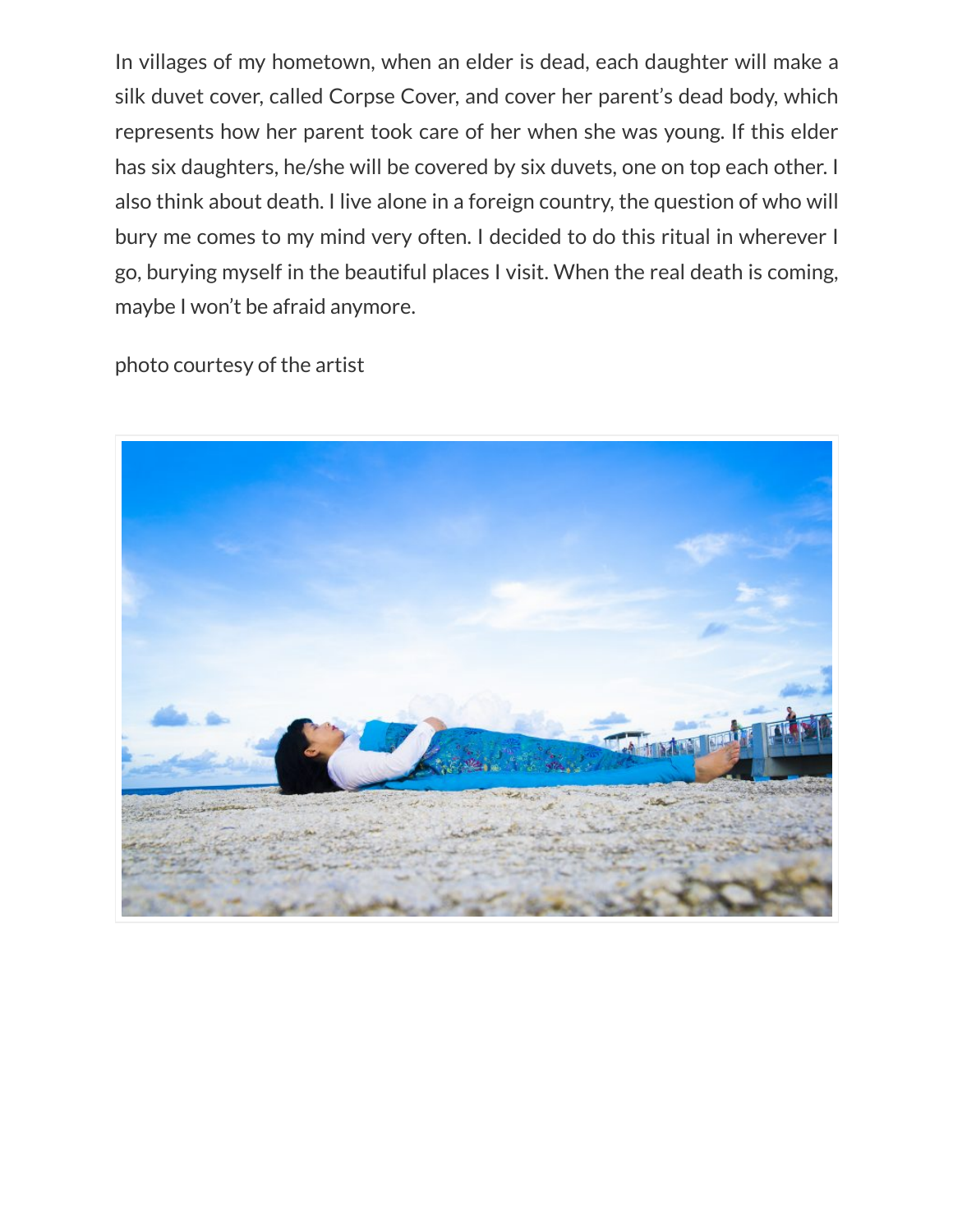

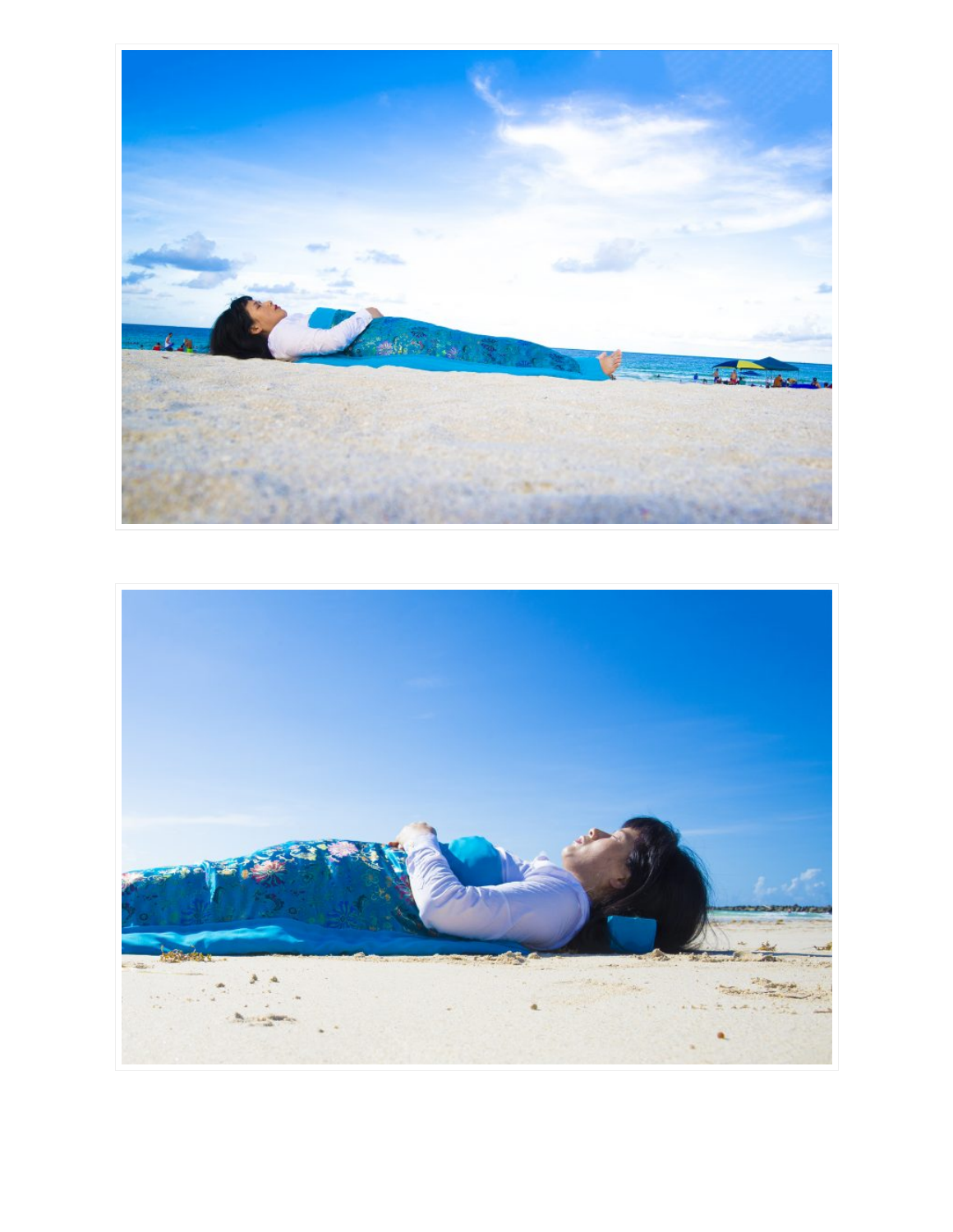

## **[The Inner Circle](https://chunhuacatherinedong.com/portfolio/a-touch-of-shame/)**



The Inner Circle Performance: 3 hours at The New Gallery, Calgary, Canada, 2016 I use salt to build circles around a Gardenia twig, and lay in front of the circles, … [Continue reading](https://chunhuacatherinedong.com/portfolio/a-touch-of-shame/)

**[Chun Hua Catherine Dong](https://chunhuacatherinedong.com/)**

**The Inner Circle**

Performance: 3 hours at The New Gallery, Calgary, Canada, 2016

photo credit: Ashley Be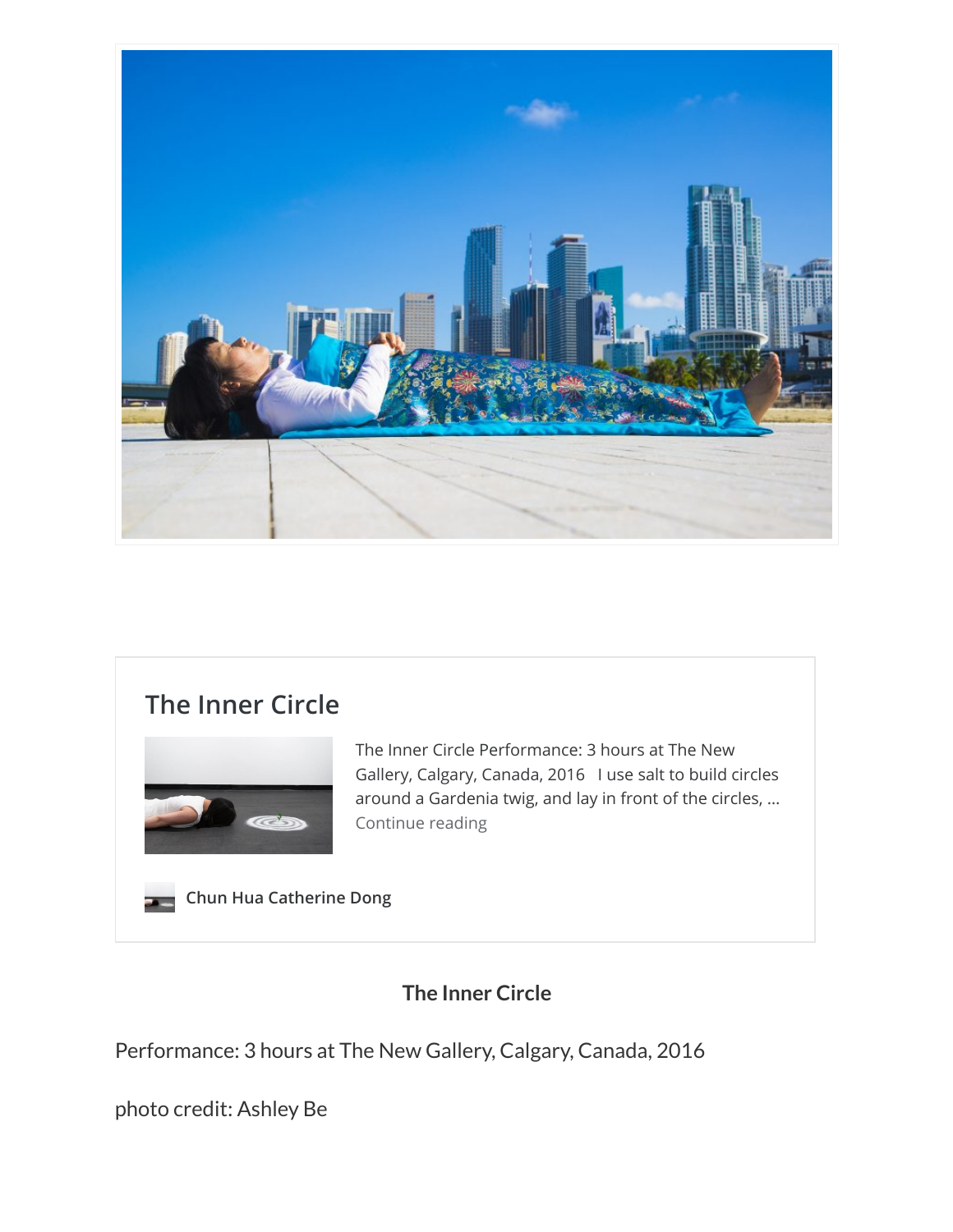positioning shame as a feminist strategy of resistance—an ethical practice that seeks altered states of consciousness that possibly leads to restore dignity and humanity.

Shame is a complex, universal and often painful affect connecting subjects to social relations. It is an innate human reaction rooted in childhood experience, and it is linked to sexuality and the cultural norms that regulate the body. Shame operates on the relation between self and other, between the emotional and social. The etymology of the word shame is derived from the Old German meaning, "to cover" or "to hide" oneself. The dynamics of shame revolve around the world of sight and of being seen. Freud suggested that visual pleasure is related to shame, as the physical gestures of blushing, downcast eyes and slack posture are projected on another—the subject imagining herself as seen by the gaze of the other. This aspect of shame as located at the interface between a vulnerable self and an outsider, between cover and discover, makes it significant in visual art.

But Freud didn't consider eastern cultures. Asian societies are associated with "shame culture." In this context, on the one hand, shame can involve honour and positive change. On another hand, it is an insidious social control mechanism playing on the emotion's negative aspects. Despite the rise of feminism and many acts of aesthetic, theoretical and cultural transgression that have attempted to challenge taboos, the deep structure of shame has not been significantly undermined. Shame is, therefore, a central feminist issue, and an important one to rise within my artwork and its associated research.

The Inner Circle is part of my solo exhibition, Visual Poetics of Embodied Shame, at The New Gallery, Edmonton. CA.

For catalog essay about this exhibition, by Jenna Swift, please visit http://www.thenewgallery.org/visual-poetics-of-embodied-shame/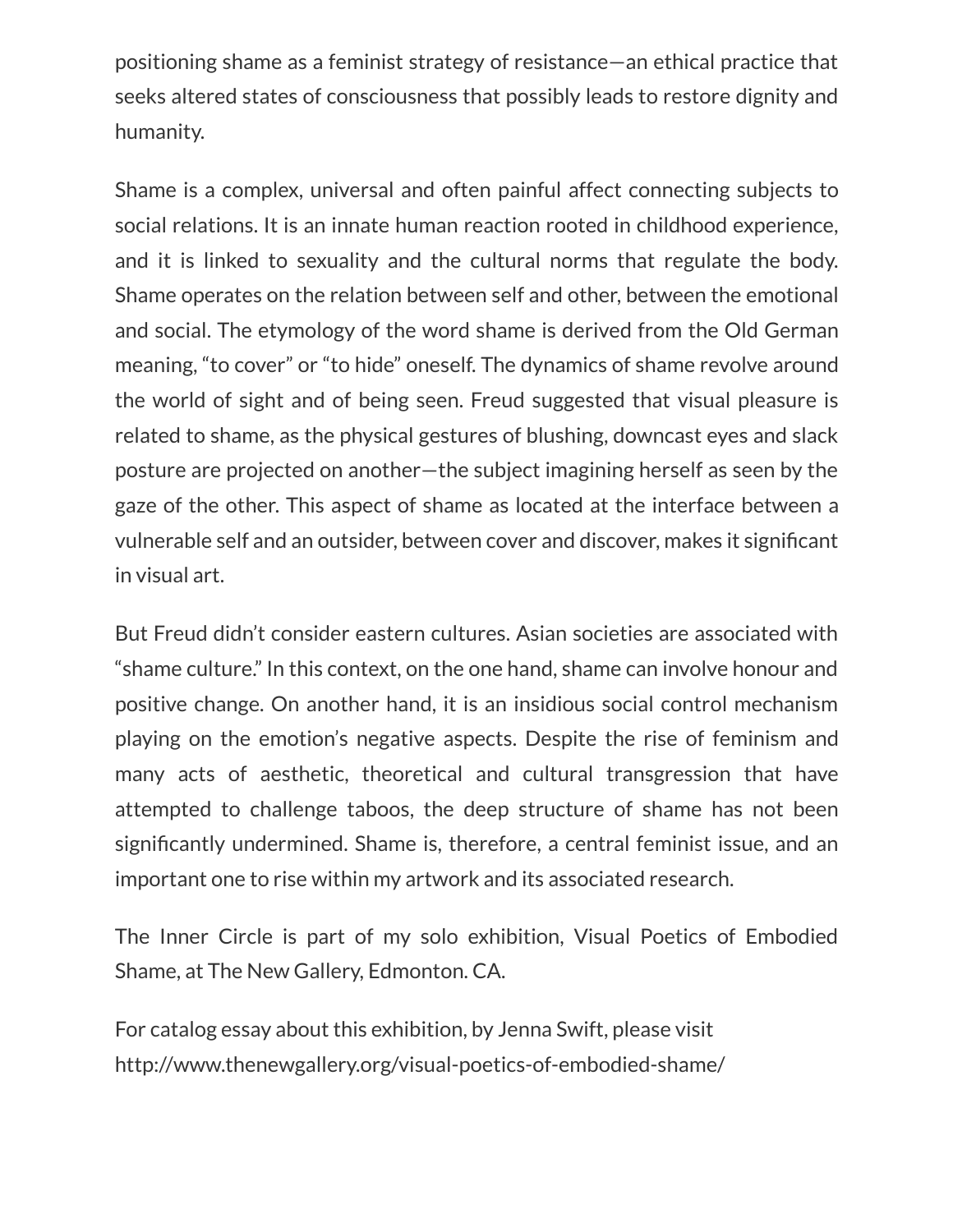

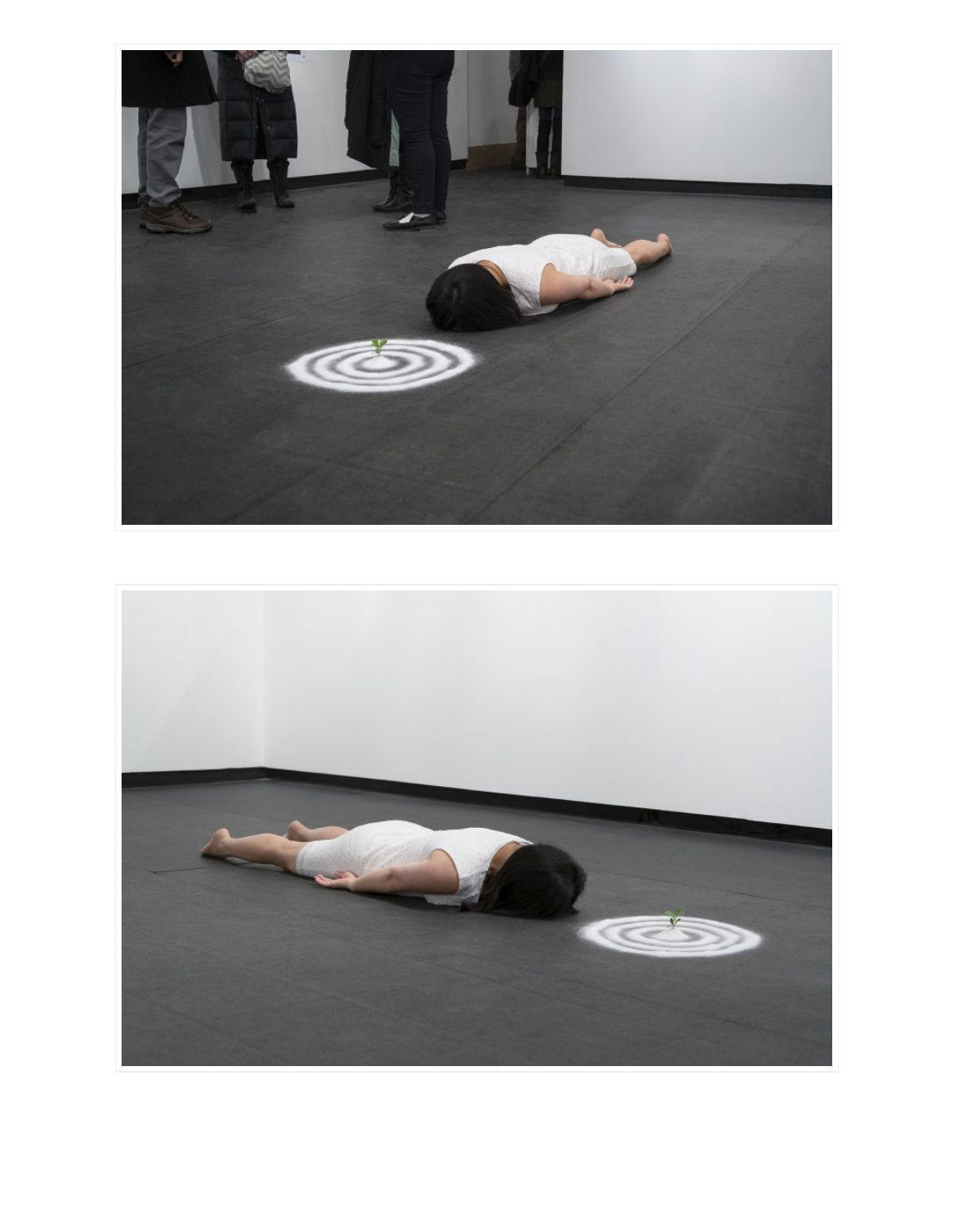

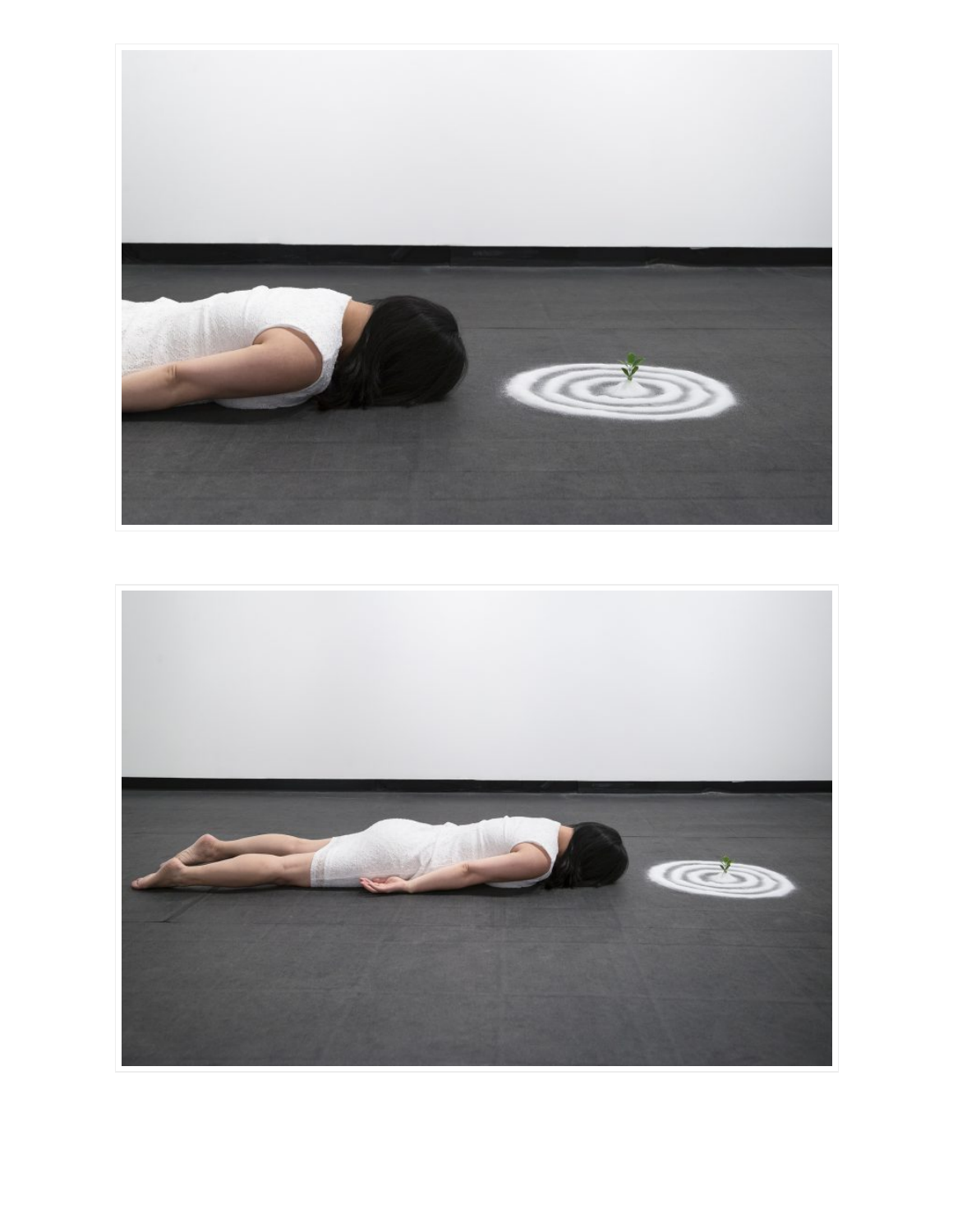

# **[The Other Words](https://chunhuacatherinedong.com/portfolio/the-other-words-3/)**



The Other Words Performance: 3 hours at Katzmann Contemporary as part of Duration and Dialogue Festival, Toronto, 2016 I set a desk and two chairs in an indoor space. … [Continue reading](https://chunhuacatherinedong.com/portfolio/the-other-words-3/)

**[Chun Hua Catherine Dong](https://chunhuacatherinedong.com/)**

## **The Other Words**

Performance: 3 hours at Katzmann Contemporary as part of Duration and Dialogue Festival, Toronto, 2016

performed with Robert Black photo credit: Johannes Zits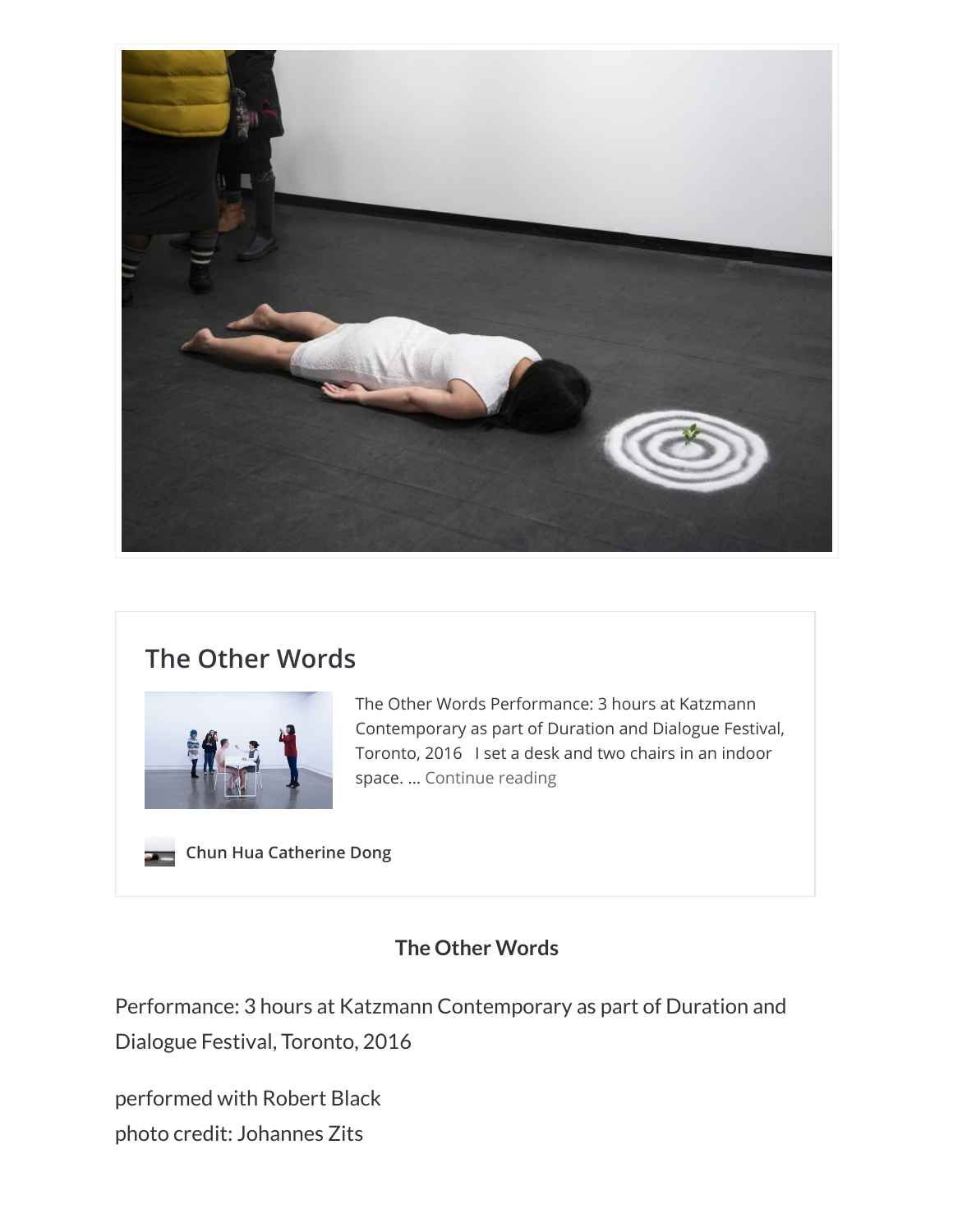The Other Words is a durational performance that explores the otherness in translation and issues of communication and linguistically phenomena with minimalistic gestures. Translation is political, and translating a text is like chewing up rice and then feeding it to somebody else. It refers that the sense of authenticity, integrity and beauty of resource language get lost in translation. The rice in this performance is a metaphor of text. I am sitting on a desk, translating a big plate of text to my reader who is devouring this plate in its translated form. My reader may understand the subject, but the quality of what he has consumed is definitely not the same as the original once. In fact, translating a text is like chewing up rice and then feeding it to somebody else. In performance, what I feed to the man is still rice. However, this transformed rice has already lost its flavor and nutrition. It is the same in translation, clarity and fluency of source text might still be kept in a target text. However, the source text and the target text can never be the same because fidelity in translation is the root that a translator strives to approach but it can never truly be reached.

I am interested in transfiguration and transformation – the shape and form of languages, and how translation cuts across cultural barriers and begins to address how we relate to the world. The processing of eating and feeding rice to the others is a process of self-translation, a communicative situation, from one cultural context to the other. My body in this performance is a crosscultural mediator, rendering my experiences into the both languages. In this performance, I am not producing another original, but a reflection of difference that tailors reality and identify to suit conscious ideological needs. What I offer is not unbiased textual fidelity, but a taste of the otherness in cultural communication.

for the interview about this piece, please visit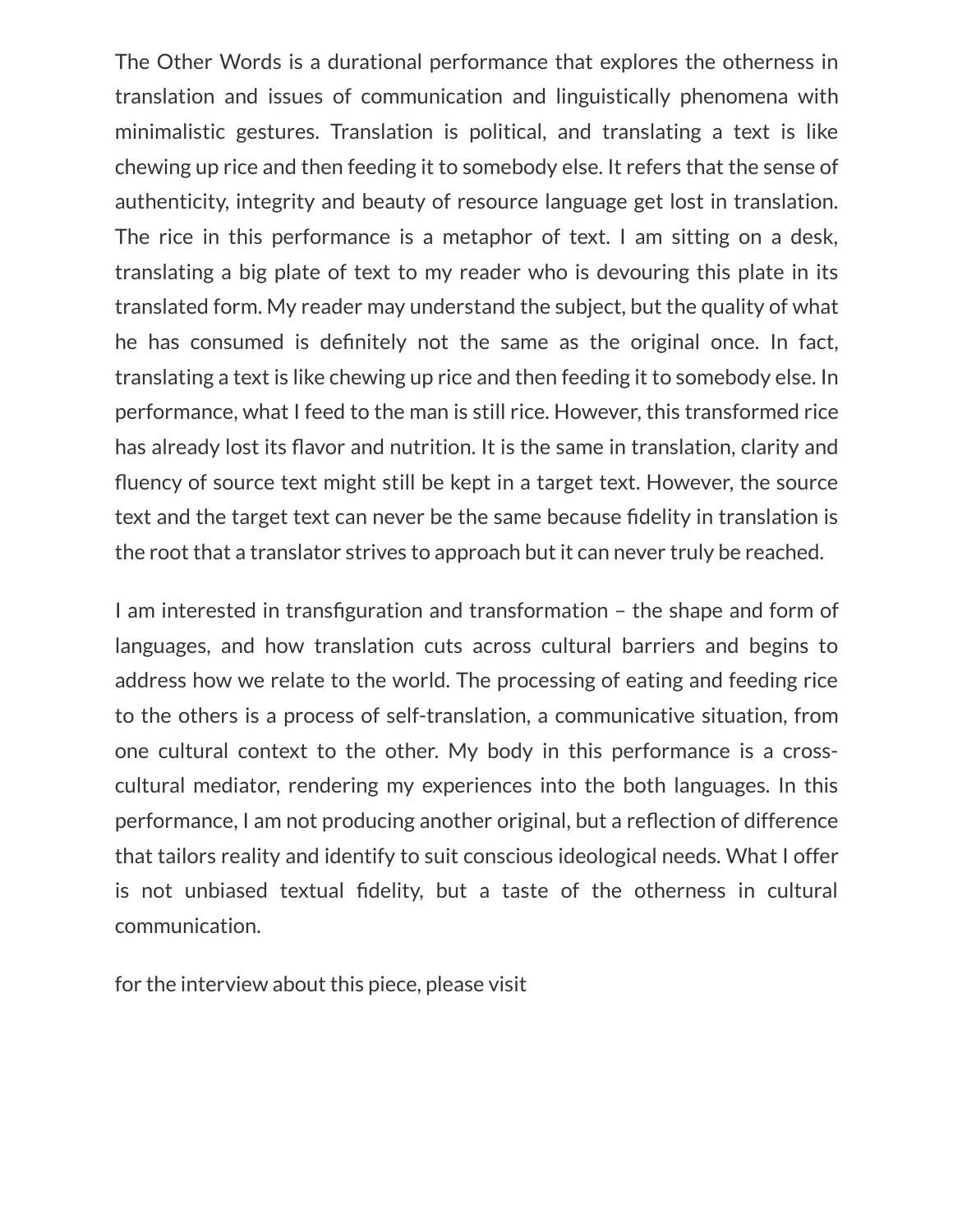

translation

Interview with durational artist [Chun Hua Catherine Dong](https://t.umblr.com/redirect?z=https%3A%2F%2Fchunhuacatherinedong.wordpress.com%2F&t=YzYxOWJmYTg4YmU0YmE0OWY5NmMwMTBjN2VjNzJlMDYwZWRiNWY1OCxWcGVER1B0ZA%3D%3D&b=t%3AosDwPp0KtMHK4jeQgOjTng&p=https%3A%2F%2Fmywildarchive-blog.tumblr.com%2Fpost%2F139500325859%2Ftranslation&m=1) who i met at the Duration and Dialogue Festival a month ago.

## **1. how did it feel to perform this piece? is it a piece you have done before? what was the greatest challenge or pleasure or insight?**

This piece is from an old piece I did at Western Front in 2010. But instead of feeding a real man, I fed a male mannequin when I performed the first time because I assumed there were no one would eat pre-masticated food from my mouth until I met Bob couple of years ago. I was grateful about the trust and friendship we have built these years.

In terms of challenge, I think it is more at Bob's side because he has to swallow all the food, but since we were only asked to do two hours, there was not much challenging. We wish we could do at least four hours to see how we both felt.

Regarding pleasure or insight, I am very interested in boredom in durational performance, the irony of bore oneself to death really fascinates me. I think boredom is sublime; the repetitive and silent gestures, the stillness, the feeling of no way to escape gradually drives me away to somewhere empty and vast, I keep going and going until I get totally lost, and then I feel the moment of death or I feel I could die at that moment. I guess I enjoy the pleasure of boredom.

**2. words as food, something that comes into and then from the body, as a translation, that words might have that visceral and tangible shape… that words become part of our body, our physical being and constitution… and translation as something intimate and yet somewhat distasteful… these are the thoughts that come to mind for me as i read the short description of your action. is that what this action means to you? or is there another political aspect that i am missing?**

You have very beautiful interpretation about the piece, I like it. Regarding the political aspect of this work. First of all, I need to mention that this piece is about translation Translation is deeply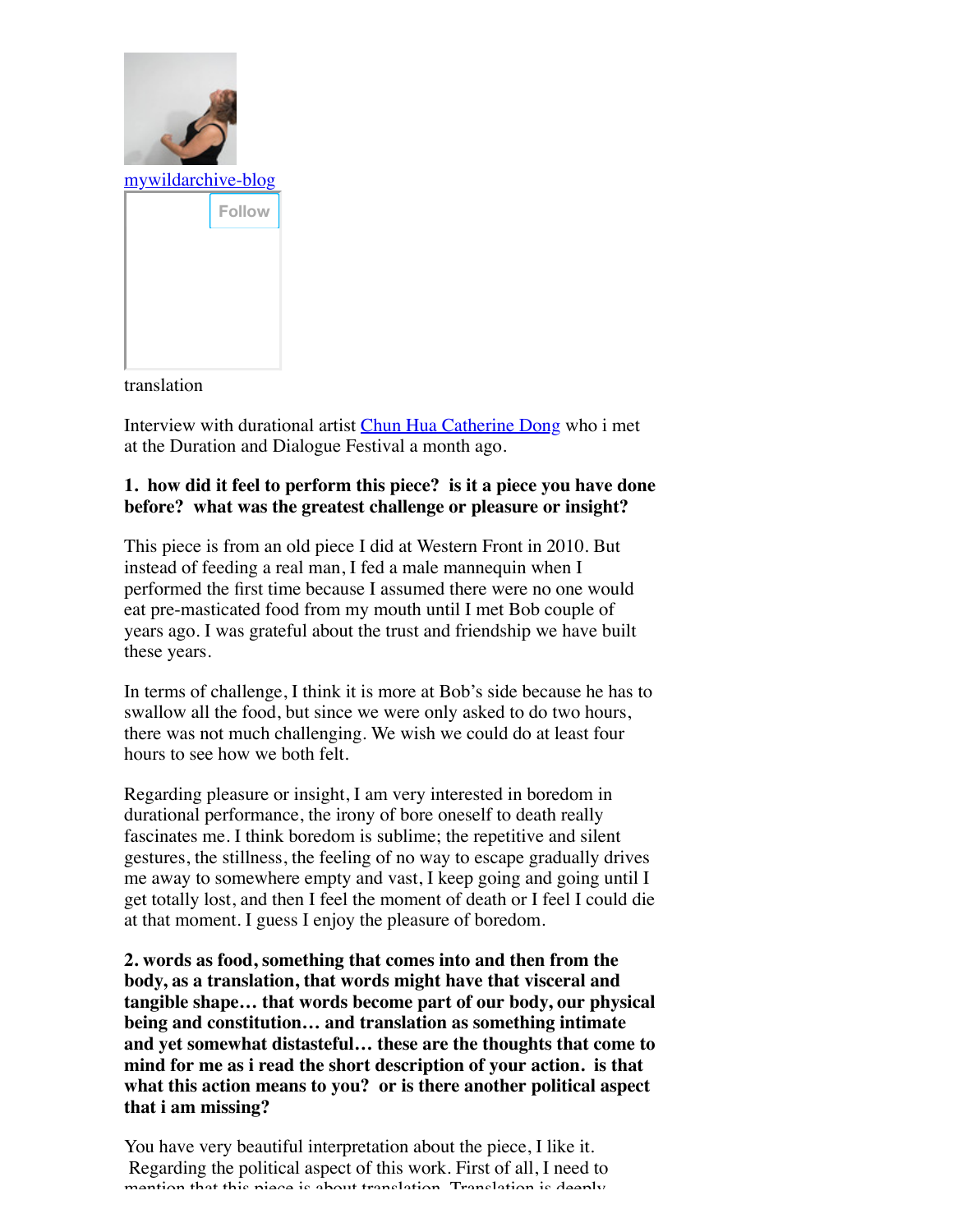mention that this piece is about translation. Translation is deeply political, but whereas most theories look at translation for meaning, I am interested in transfiguration and transformation—the shape and form of language/ words. This connects translation to practice making and doing—rather than to cultural languages of belonging/exclusion, and hierarchies of essentialist meaning. Forms cut across cultural barriers and begin to address how we relate to the world. In this performance, I am not producing another original, but difference that tailors reality and identity to suit conscious ideological, sexual and human needs. What I offer is not unbiased textual fidelity, but a taste of the otherness in cultural communication.

#### **3. you have done work about "embodied shame" - it seems to me your piece today might also reference how language in translation feels, both internally on the level of sensation and externally when performed, how it feels to be in front of people experiencing this sensation… would you say this is how you relate to this work?**

ah, that is interesting, I never thought about. But yes, shame relates to loss, such as loss of youth, loss of loved one, loss of home due to wars, loss of self (physical, emotional, or mental, like injury, weight gain, depression) etc,. In this performance, the loss of culture and language due to immigration trigged me to do this performance. Actually, in the past of five years, I have created a series of rice performance that manifests the urgent needs to renew the lost culture and tradition. After living aboard as a Chinese for 12 years, I noticed there is a tremendous change inside me: something that has nurtured and cultivated me has gradually faded and forgotten. Rice, an everyday food that nurtures me when I grow up, becomes a symbol of artistic expression in my work. "The Other Words," is part of this series.

#### **4. did any new thoughts or ideas come to mind about your work today during the conversation with the audience?**

Yes. After the conversion, Bob and I decided to do more collaborative work in future because we thought we are a good pair. I also really like Johanna Household's method about how to start conservation and get audience's actively engaging with dialogues: she actually reversed traditional way of approaching conversation: asked audiences questions first rather than asking us. She is very caring and thoughtful by doing that. Having conversation right after a durational performance is quite challenging because one is still not out of that "performance zone" yet. By asking audiences questions first, it really provided time to pull myself out of my performance. Also, it was very cold when we did the performance. In our conversation, Johanna offered me her coat, and her partner offered Bob his jacket, which was very sweet and kind.

### 5**. is there a link or reference or theorist that/who is particularly resonant in the seeing/reading/thinking about your performance practice? either a link or reference or citation to your own work or from another artist or theorist?**

There are some articles/ essays online, but for some published on paper are not there yet, I am building my new website right now, they will be up soon Attached links below are some articles/ essay if you are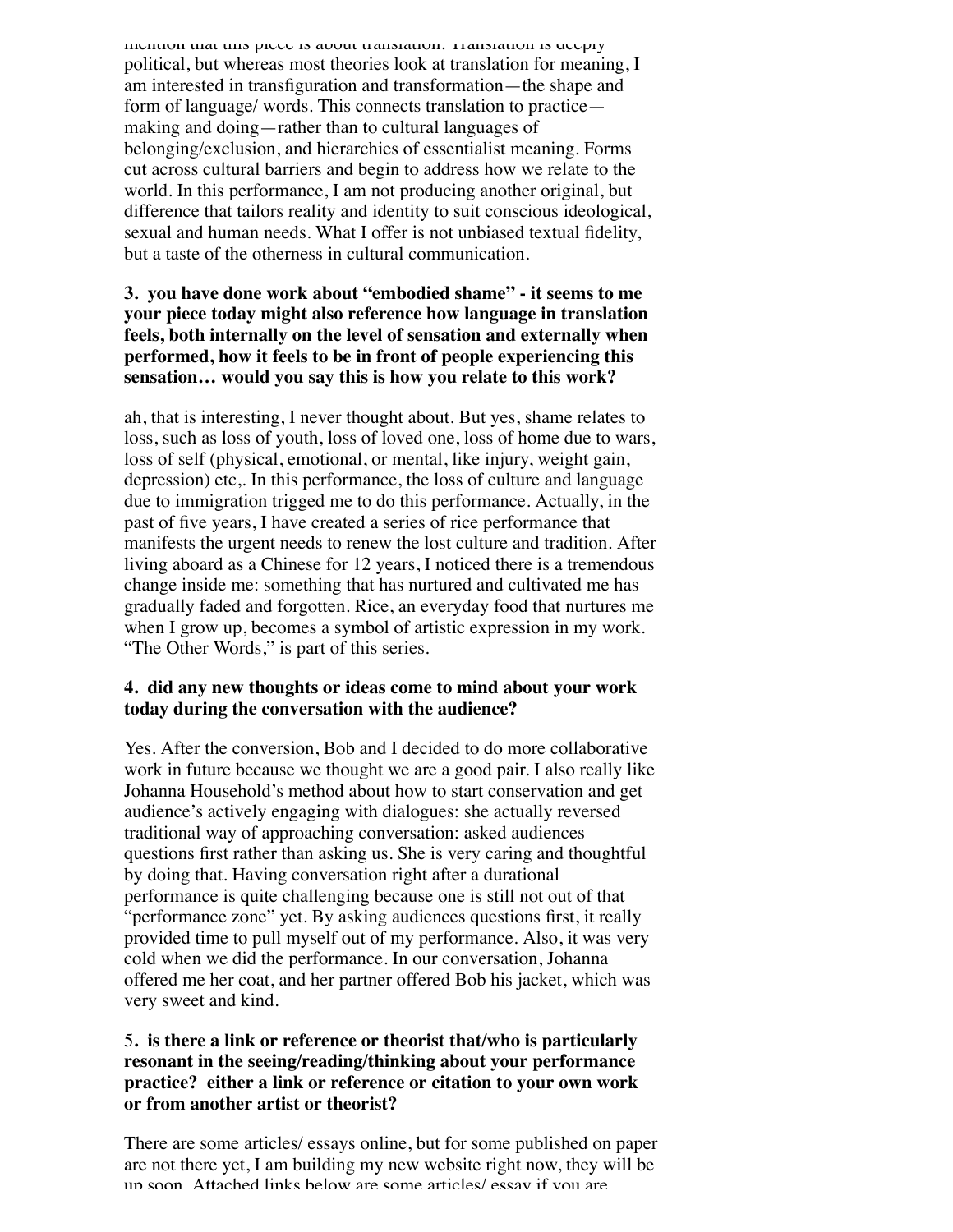up soon. Attached mass below are some articles/ essay intersetsed.

1. Catalog essay about " Visual Poetics of Embodied Shame," a solo exhibition at The New Gallery, written by Jenna Swift

[http://www.thenewgallery.org/visual-poetics-of-embodied-shame/](https://t.umblr.com/redirect?z=http%3A%2F%2Fwww.thenewgallery.org%2Fvisual-poetics-of-embodied-shame%2F&t=YjA0ZjE1MDhjNWNmOWRmMzhkNzJjMDFiZDYyZGY0ZWUyMTdlYzE4ZSxWcGVER1B0ZA%3D%3D&b=t%3AosDwPp0KtMHK4jeQgOjTng&p=https%3A%2F%2Fmywildarchive-blog.tumblr.com%2Fpost%2F139500325859%2Ftranslation&m=1)

2. Catalog essay about " Visual Poetics of Embodied Shame," a solo exhibition at Hamilton Arists Inc, by Vicotria Sung

[http://www.theinc.ca/exhibitions/chun-hua-catherine-dong-visual](https://t.umblr.com/redirect?z=http%3A%2F%2Fwww.theinc.ca%2Fexhibitions%2Fchun-hua-catherine-dong-visual-poetics-of-embodied-shame%2F&t=MzQwMDc3ZmFjYjE2YjYzYmIwNDQyZTY5YWZiNDk3YTE2MzdmZWU1ZCxWcGVER1B0ZA%3D%3D&b=t%3AosDwPp0KtMHK4jeQgOjTng&p=https%3A%2F%2Fmywildarchive-blog.tumblr.com%2Fpost%2F139500325859%2Ftranslation&m=1)poetics-of-embodied-shame/

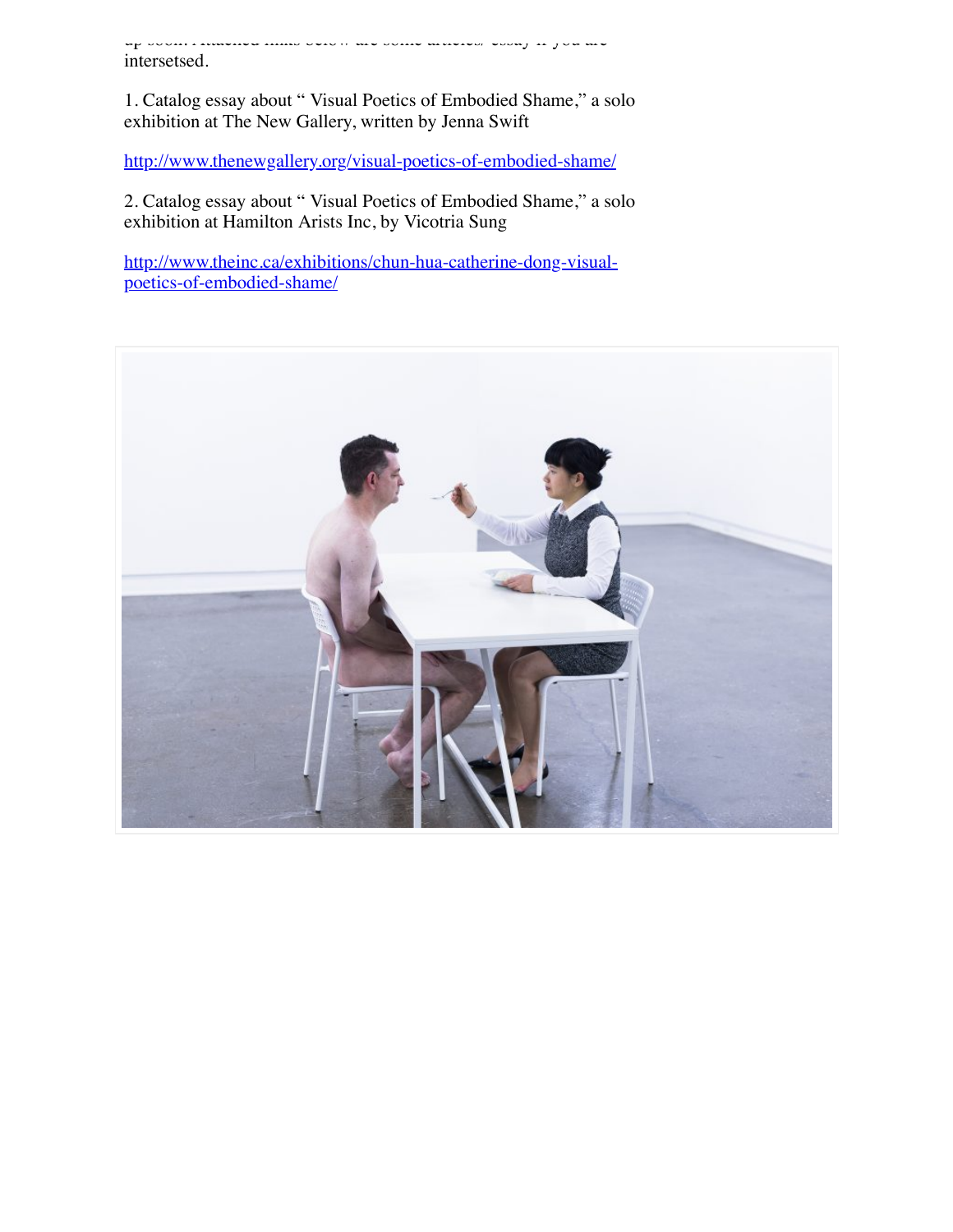

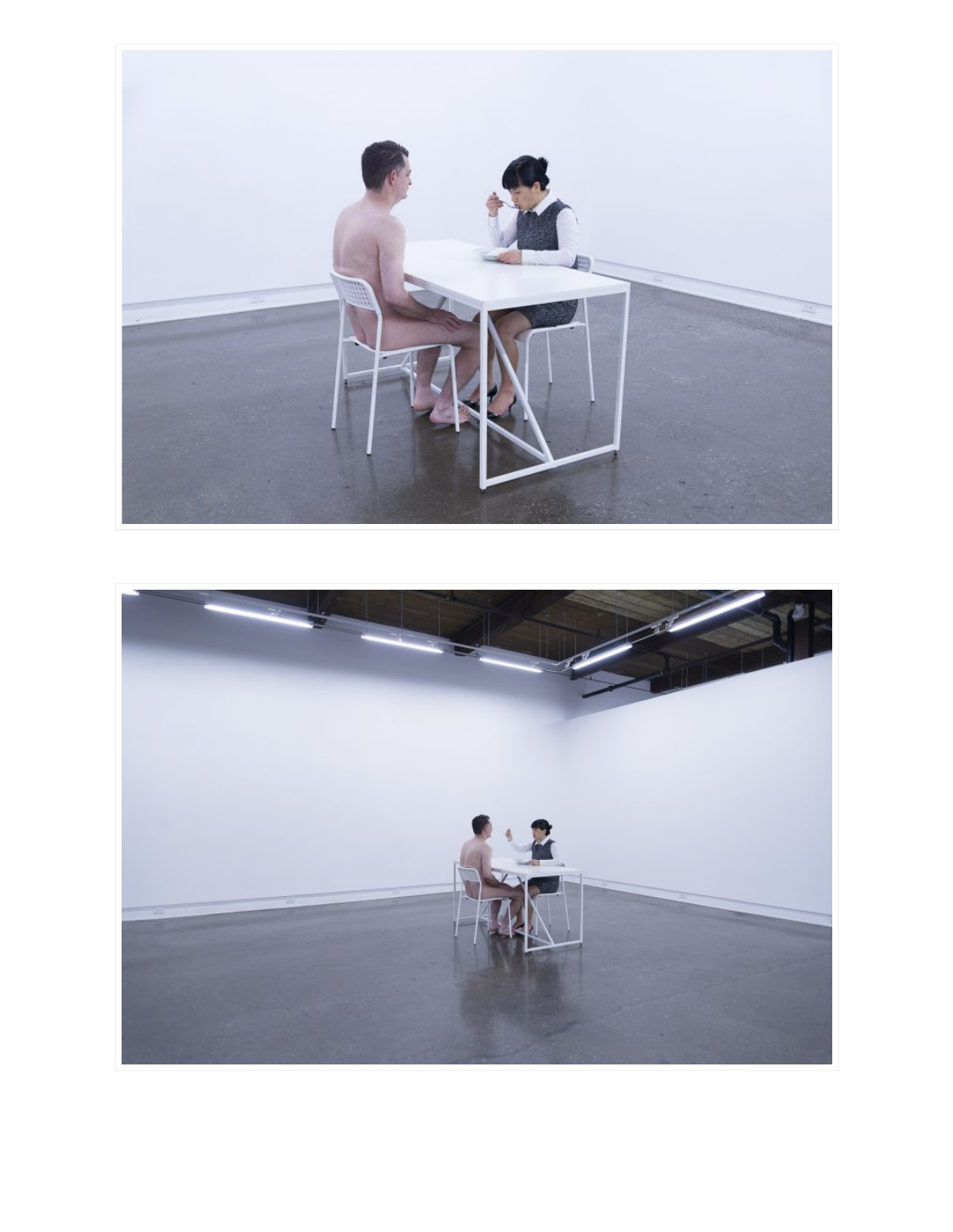